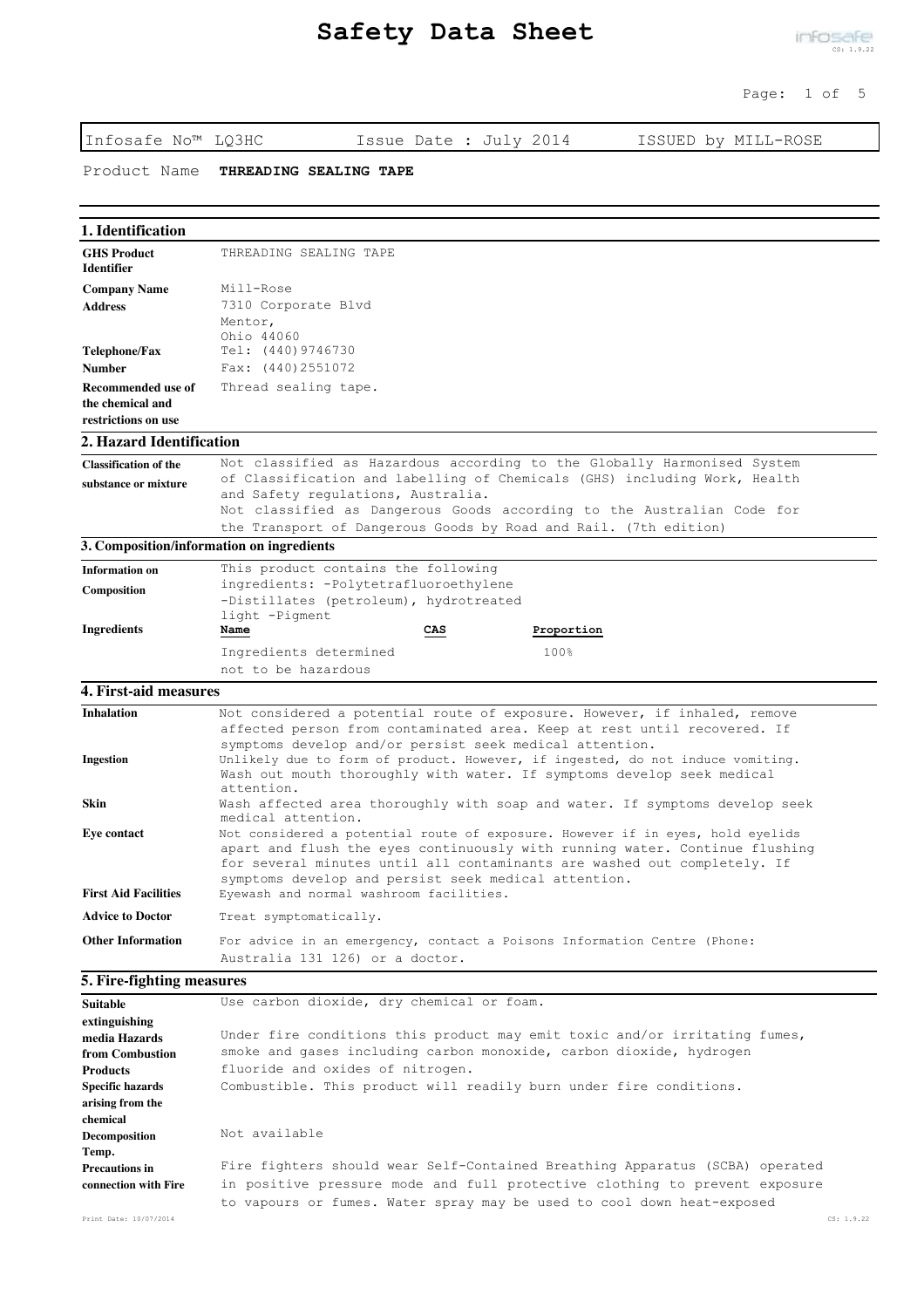Infosafe No™ LQ3HC Issue Date : July 2014 ISSUED by MILL-ROSE

|                                             | Product Name THREADING SEALING TAPE                                                                                                                     |  |  |
|---------------------------------------------|---------------------------------------------------------------------------------------------------------------------------------------------------------|--|--|
|                                             |                                                                                                                                                         |  |  |
|                                             | containers. Fight fire from safe location. This product should be                                                                                       |  |  |
|                                             | prevented from entering drains and watercourses.                                                                                                        |  |  |
| 6. Accidental release measures              |                                                                                                                                                         |  |  |
| <b>Personal precautions,</b>                | Wear appropriate personal protective equipment and clothing to prevent                                                                                  |  |  |
| protective equipment                        | exposure. Collect the material and place into a suitable labelled container.                                                                            |  |  |
| and emergency                               | Dispose of waste according to the applicable local and national regulations. If                                                                         |  |  |
| procedures                                  | contamination of sewers or waterways occurs inform the local water and waste                                                                            |  |  |
|                                             | management authorities in accordance with local regulations.                                                                                            |  |  |
| 7. Handling and storage                     |                                                                                                                                                         |  |  |
| <b>Precautions for</b>                      | Avoid exposure. Use only in a well ventilated area. Keep containers                                                                                     |  |  |
| <b>Safe Handling</b>                        | tightly closed. Prevent the build up of dusts, mists or vapours in the                                                                                  |  |  |
|                                             | work atmosphere. Maintain high standards of personal hygiene i.e. Washing                                                                               |  |  |
| <b>Conditions for safe</b>                  | hands prior to eating, drinking, smoking or using toilet facilities.<br>Store in a cool, dry, well-ventilated area, out of direct sunlight. Ensure that |  |  |
|                                             |                                                                                                                                                         |  |  |
| storage, including any<br>incompatabilities | storage conditions comply with applicable local and national regulations.                                                                               |  |  |
| Handling                                    | Recommended operating temperatures: -260°C to                                                                                                           |  |  |
| <b>Temperatures Storage</b>                 |                                                                                                                                                         |  |  |
| <b>Temperatures</b>                         | $+260^{\circ}$ C Store below 260 $^{\circ}$ C.                                                                                                          |  |  |
|                                             | 8. Exposure controls/personal protection                                                                                                                |  |  |
|                                             | No exposure value assigned for this material by Safe Work, Australia. However,                                                                          |  |  |
| Occupational                                |                                                                                                                                                         |  |  |
| exposure limit values                       | the available exposure limits for decomposition products are given below:                                                                               |  |  |

| слрозите пппи values                                                | , che available choodale limito loi accompositichi prodacto alven belew:                          |                                                                                                                                                                                                                                                                                                                                                                                                                                                                             |                                   |                 |  |
|---------------------------------------------------------------------|---------------------------------------------------------------------------------------------------|-----------------------------------------------------------------------------------------------------------------------------------------------------------------------------------------------------------------------------------------------------------------------------------------------------------------------------------------------------------------------------------------------------------------------------------------------------------------------------|-----------------------------------|-----------------|--|
|                                                                     | Safe Work, Australia Exposure Standards:                                                          |                                                                                                                                                                                                                                                                                                                                                                                                                                                                             |                                   |                 |  |
|                                                                     | Substance                                                                                         | TWA<br>mq/m <sup>3</sup><br>ppm                                                                                                                                                                                                                                                                                                                                                                                                                                             | STEL.<br>mq/m <sup>3</sup><br>ppm | NOTICES         |  |
|                                                                     | Hydrogen fluoride                                                                                 | $\mathcal{R}$<br>2.6                                                                                                                                                                                                                                                                                                                                                                                                                                                        | $\sim$ 100 $\mu$                  | Peak Limitation |  |
| Biological<br><b>Limit Values</b>                                   | for a five-day week.<br>eight-hour workday.<br>15 minutes.<br>No biological limits allocated.     | TWA (Time Weighted Average): The average airborne concentration of a<br>particular substance when calculated over a normal eight-hour working day,<br>STEL (Short Term Exposure Limit): The average airborne concentration over a<br>15 minute period which should not be exceeded at any time during a normal<br>Peak Limitation: A ceiling concentration which should not be exceeded over<br>a measurement period which should be as short as possible but not exceeding |                                   |                 |  |
| Appropriate                                                         | Use with good general ventilation.                                                                |                                                                                                                                                                                                                                                                                                                                                                                                                                                                             |                                   |                 |  |
| engineering controls<br><b>Respiratory</b><br><b>Protection Eve</b> | None required, when used as intended.                                                             |                                                                                                                                                                                                                                                                                                                                                                                                                                                                             |                                   |                 |  |
| <b>Protection</b>                                                   | None required, when used as intended.                                                             |                                                                                                                                                                                                                                                                                                                                                                                                                                                                             |                                   |                 |  |
| <b>Hand Protection</b>                                              | None required, when used as intended.                                                             |                                                                                                                                                                                                                                                                                                                                                                                                                                                                             |                                   |                 |  |
| <b>Body Protection</b>                                              | Suitable protective work wear, e.g. cotton overalls buttoned at neck and<br>wrist is recommended. |                                                                                                                                                                                                                                                                                                                                                                                                                                                                             |                                   |                 |  |

# **9. Physical and chemical properties**

| Appearance                   | Solid polymeric film |
|------------------------------|----------------------|
| Colour                       | White                |
| Odour                        | Odourless            |
| Decomposition<br>Temperature | Not available        |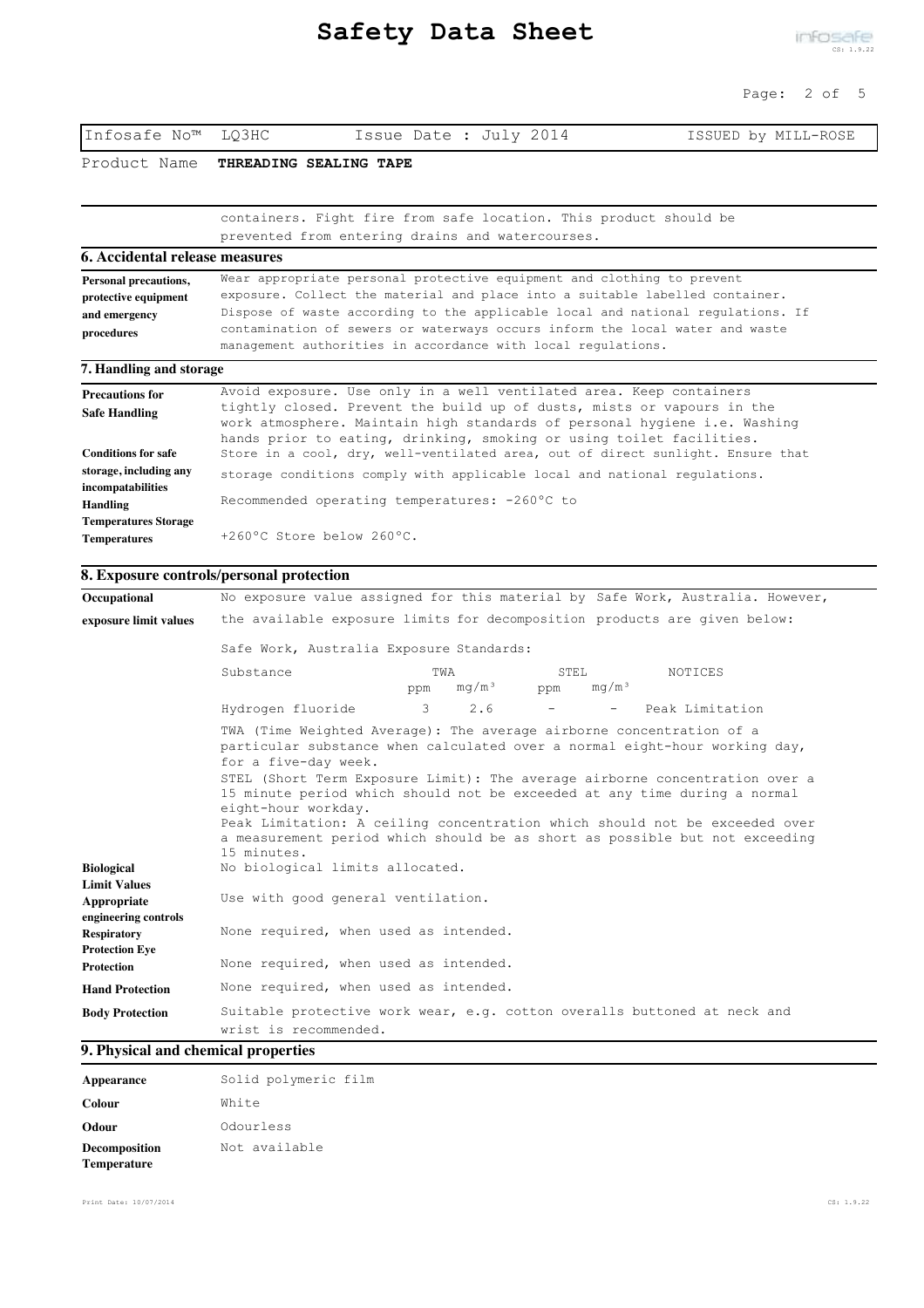| Infosafe No™ LQ3HC                               | Issue Date : July 2014 | ISSUED by MILL-ROSE |
|--------------------------------------------------|------------------------|---------------------|
| Product Name                                     | THREADING SEALING TAPE |                     |
| <b>Melting Point</b>                             | Not available          |                     |
| <b>Boiling Point</b>                             | Not available          |                     |
| <b>Solubility in Water</b>                       | Insoluble              |                     |
| <b>Specific Gravity</b>                          | 2.1                    |                     |
| pН                                               | Not applicable         |                     |
| <b>Vapour Pressure</b>                           | Not applicable         |                     |
| <b>Vapour Density</b><br>$(Air=1)$               | Not available          |                     |
| <b>Evaporation Rate</b>                          | Not available          |                     |
| <b>Odour Threshold</b>                           | Not available          |                     |
| <b>Viscosity</b>                                 | Not applicable         |                     |
| <b>Partition Coefficient:</b><br>n-octanol/water | Not available          |                     |
| <b>Flash Point</b>                               | Not applicable         |                     |
| <b>Flammability</b>                              | Not flammable          |                     |
| <b>Auto-Ignition</b><br><b>Temperature</b>       | Not self igniting      |                     |
| <b>Explosion Limit -</b><br><b>Upper</b>         | Not applicable         |                     |
| <b>Explosion Limit -</b><br>Lower                | Not applicable         |                     |

## **10. Stability and reactivity**

| <b>Reactivity</b>          | Reacts with incompatible materials.                                                                                                                                                                                                                                               |  |  |
|----------------------------|-----------------------------------------------------------------------------------------------------------------------------------------------------------------------------------------------------------------------------------------------------------------------------------|--|--|
| <b>Chemical Stability</b>  | Stable under normal conditions of storage and handling.                                                                                                                                                                                                                           |  |  |
| <b>Conditions to Avoid</b> | Heat and sources of ignition. Temperatures >260°C without<br>adequate ventilation.                                                                                                                                                                                                |  |  |
| Incompatible               | Strong oxidising agents. Alkali metals, extremely potent oxidisers e.g.                                                                                                                                                                                                           |  |  |
| <b>Materials</b>           | fluorine, chlorine tri-fluoride, 80% NaOH or KOH, metal hydrides such as<br>boranes (e.g. B2H6) aluminium chloride, ammonia, certain amines (R-NH2)<br>imines (RH-NH) and 70% nitric acid at temperatures near 260°C. Do not use on<br>oxygen lines.                              |  |  |
| <b>Hazardous</b>           | Thermal decomposition may result in the release of toxic and/or                                                                                                                                                                                                                   |  |  |
| <b>Decomposition</b>       | irritating fumes including carbon monoxide, hydrogen fluoride and carbon                                                                                                                                                                                                          |  |  |
| <b>Products</b>            | dioxide. Carbonyl fluoride is the main decomposition product formed when<br>PTFE is subjected to extended exposure at normal sintering temperatures<br>(400°C). Carbonyl fluoride is immediately converted to highly corrosive<br>hydrogen fluoride in the presence of moist air. |  |  |
| Possibility of             | Reacts with incompatible materials.                                                                                                                                                                                                                                               |  |  |
| hazardous reactions        |                                                                                                                                                                                                                                                                                   |  |  |

# **11. Toxicological Information**

| Toxicology<br>No toxicology data available for this product. |                                                                                                                                                                                                                                                                                                                                                                                                                        |            |
|--------------------------------------------------------------|------------------------------------------------------------------------------------------------------------------------------------------------------------------------------------------------------------------------------------------------------------------------------------------------------------------------------------------------------------------------------------------------------------------------|------------|
| <b>Information</b>                                           | No toxicity was observed in male/female rats fed PTFE (up to 25%) for 90 days.<br>Local sarcomas were induced in mice and rats implanted subcutaneously or<br>intraperitoneally with PTFE. However, this is not considered relevant to<br>normal industrial usage.                                                                                                                                                     |            |
| <b>Ingestion</b>                                             | Ingestion unlikely due to form of product. Ingestion of this product may<br>irritate the qastric tract causing nausea and vomiting.                                                                                                                                                                                                                                                                                    |            |
| <b>Inhalation</b>                                            | No adverse effects expected. The material is not normally an inhalation hazard<br>at temperatures below 260°C as it remains an inert solid. However, exposure to<br>thermal degradation products at temperatures above 260°C or fumes from tobacco<br>contaminated with particles of the product may result in polymer fume fever or<br>influenza-like symtoms (chills, headaches, difficulty in breathing and fever). |            |
|                                                              | Symptoms may appear several hours after exposure but will disappear within                                                                                                                                                                                                                                                                                                                                             |            |
| Print Date: 10/07/2014                                       |                                                                                                                                                                                                                                                                                                                                                                                                                        | CS: 1.9.22 |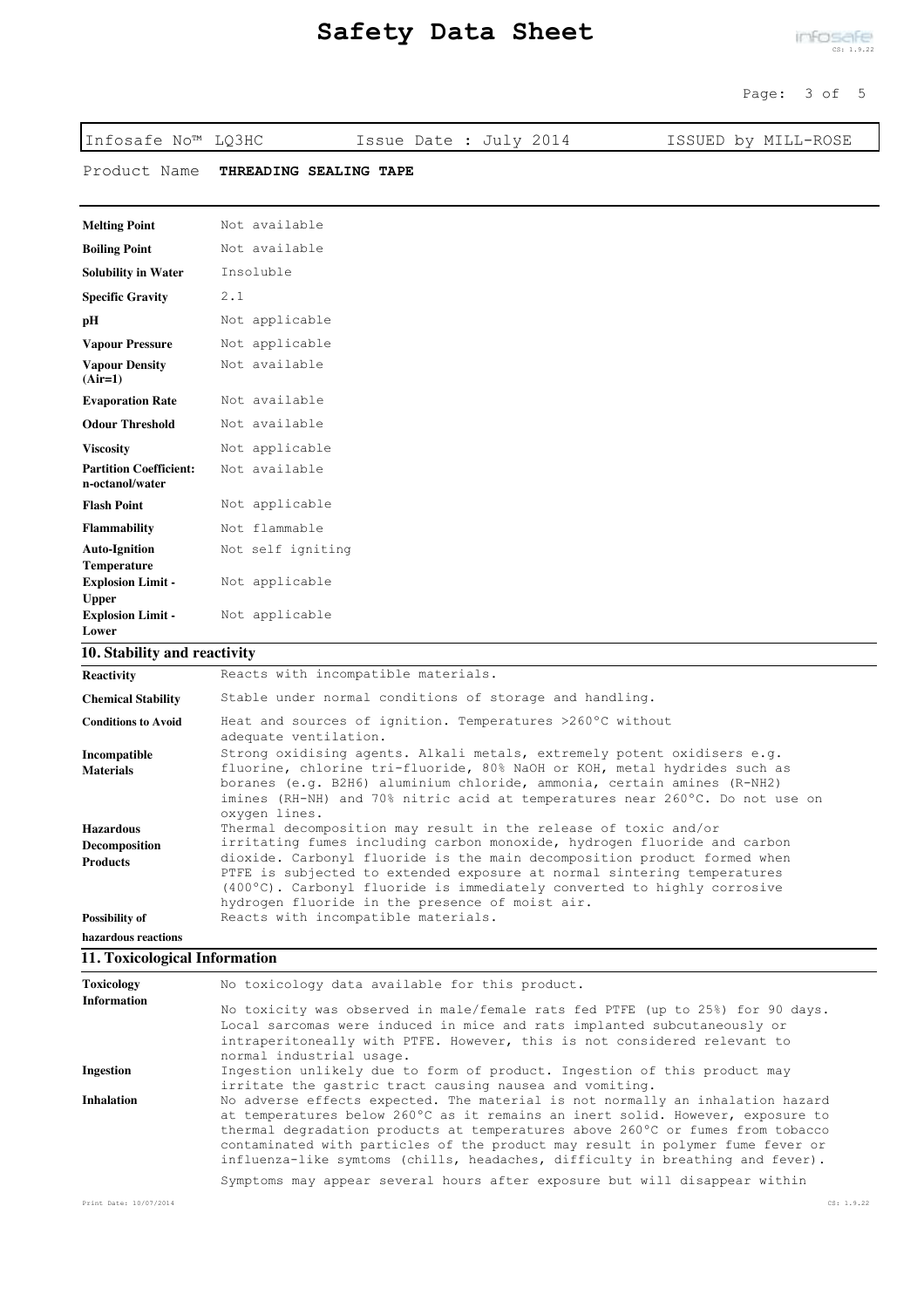| Infosafe No™ LQ3HC | Issue Date : July 2014 | ISSUED by MILL-ROSE |
|--------------------|------------------------|---------------------|
|--------------------|------------------------|---------------------|

Product Name **THREADING SEALING TAPE**

| Skin                                     | 24-48 hours. There are exposure standards for decomposition products.<br>May be irritating to skin. The symptoms may include redness, itching<br>and swelling.          |
|------------------------------------------|-------------------------------------------------------------------------------------------------------------------------------------------------------------------------|
| Eye                                      | Eye contact may cause mechanical irritation. May result in mild abrasion.                                                                                               |
| <b>Respiratory</b><br>sensitisation Skin | Not expected to be a respiratory sensitiser.                                                                                                                            |
| <b>Sensitisation</b>                     | Not expected to be a skin sensitiser.                                                                                                                                   |
| <b>Germ cell</b><br>mutagenicity         | Not considered to be a mutagenic hazard.                                                                                                                                |
| Carcinogenicity                          | Polytetrafluoroethylene is listed as a Group 3: Not classifiable as to<br>carcinogenicity to humans according to International Agency for Research<br>on Cancer (IARC). |
| Reproductive                             | Not considered to be toxic to reproduction.                                                                                                                             |
| <b>Toxicity STOT-</b><br>single exposure | Not expected to cause toxicity to a specific target organ.                                                                                                              |
| <b>STOT-repeated</b>                     | Not expected to cause toxicity to a specific target organ.                                                                                                              |
| exposure                                 | Not considered to be an aspiration hazard.                                                                                                                              |
| <b>Aspiration Hazard</b>                 |                                                                                                                                                                         |

#### **12. Ecological information**

| Ecotoxicity                      | No ecological data are available for this material.          |
|----------------------------------|--------------------------------------------------------------|
| Persistence and<br>degradability | Not available                                                |
| <b>Mobility</b>                  | Not available                                                |
| <b>Bioaccumulative</b>           | Not available                                                |
| <b>Potential</b>                 |                                                              |
| <b>Other Adverse</b>             | Not available                                                |
| <b>Effects</b>                   |                                                              |
| Environmental                    | Prevent this material entering waterways, drains and sewers. |
| <b>Protection</b>                |                                                              |

## **13. Disposal considerations**

| <b>Disposal</b>       | The disposal of the spilled or waste material must be done in accordance with |
|-----------------------|-------------------------------------------------------------------------------|
| <b>Considerations</b> | applicable local and national regulations.                                    |

## **14. Transport information**

| <b>Transport</b><br><b>Information</b> | Road and Rail Transport<br>Not classified as Dangerous Goods according to the Australian Code for the                                                                                            |
|----------------------------------------|--------------------------------------------------------------------------------------------------------------------------------------------------------------------------------------------------|
|                                        | Transport of Dangerous Goods by Road and Rail (ADG Code) (7th edition).                                                                                                                          |
|                                        | Marine Transport (IMO/IMDG):<br>Not classified as Dangerous Goods by the criteria of the International<br>Maritime Dangerous Goods Code (IMDG Code) for transport by sea.                        |
| <b>IMDG Marine</b>                     | Air Transport (ICAO/IATA):<br>Not classified as Dangerous Goods by the criteria of the International Air<br>Transport Association (IATA) Dangerous Goods Regulations for transport by<br>air. No |
| pollutant                              |                                                                                                                                                                                                  |
| 15. Regulatory information             |                                                                                                                                                                                                  |

| <b>Regulatory</b>       | Not classified as Hazardous according to the Globally Harmonised System   |
|-------------------------|---------------------------------------------------------------------------|
| <b>Information</b>      | of Classification and labelling of Chemicals (GHS) including Work, Health |
|                         | and Safety regulations, Australia.                                        |
|                         | Not classified as a Scheduled Poison according to the Standard for the    |
|                         | Uniform Scheduling of Medicines and Poisons (SUSMP).                      |
| <b>Poisons Schedule</b> | Not Scheduled                                                             |